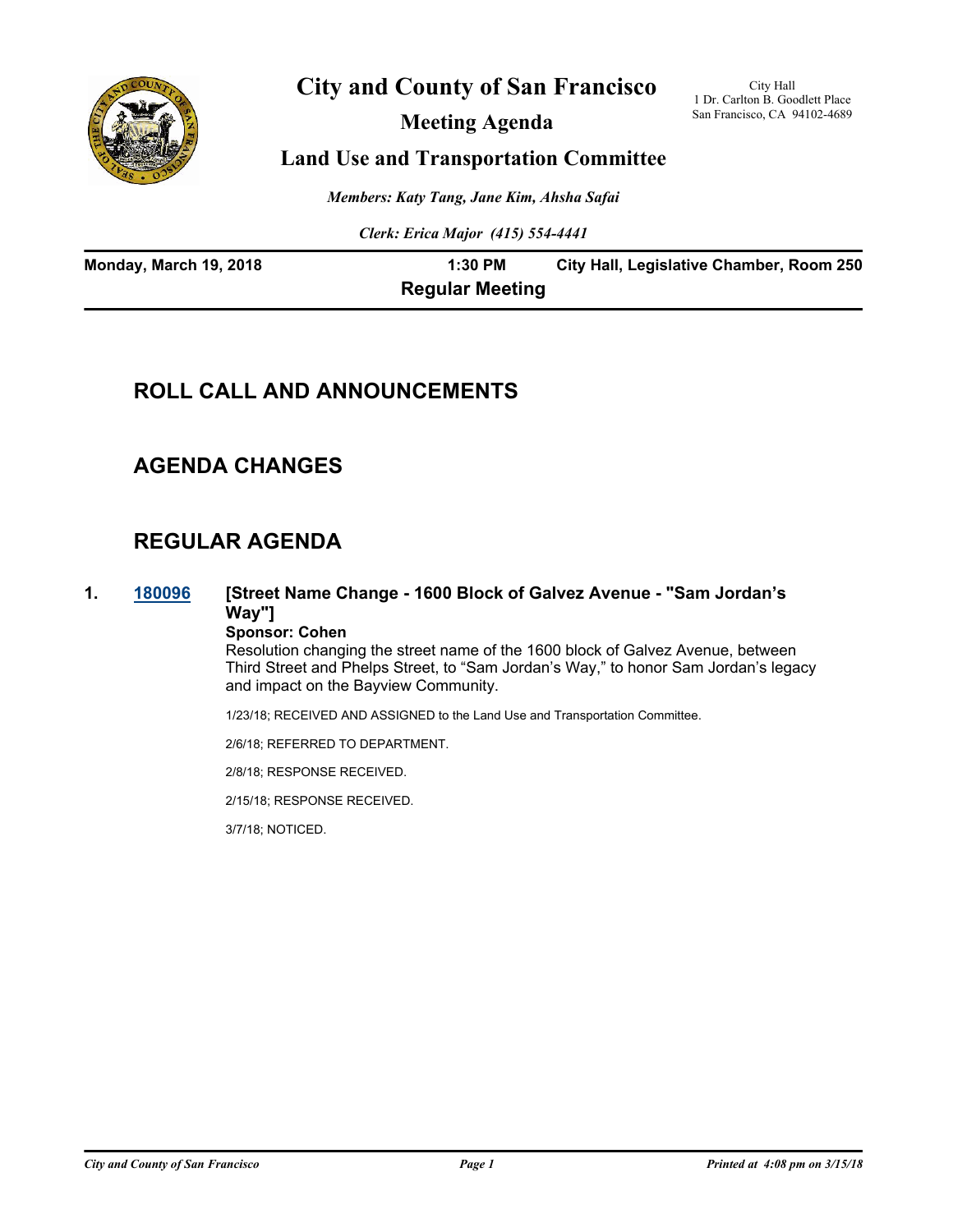#### **2. [180031](http://sfgov.legistar.com/gateway.aspx?m=l&id=32900) [Summary Street Vacation - Portion of Panama Street; Sidewalk Acceptance - Niantic Street]**

Ordinance ordering the summary street vacation of a portion of Panama Street tangent to Niantic Street and Interstate Highway 280, in the Oceanview neighborhood; conveying the City's interest in the street vacation area to the owner of 10 Niantic Street (Assessor's Parcel Block No. 7178, Lot No. 014); accepting an irrevocable offer for a public sidewalk on Niantic Street between Panama Street and Saint Charles Avenue; dedicating the public sidewalk for pedestrian use, designating it for public right-of-way and roadway purposes, and accepting it for City maintenance and liability; establishing a new official sidewalk on Niantic Street by amending Ordinance No. 1061 entitled, "Regulating the Width of Sidewalks;" affirming the Planning Department's determination under the California Environmental Quality Act; and making findings of consistency with the General Plan, and the eight priority policies of Planning Code, Section 101.1. (Public Works)

1/4/18; RECEIVED FROM DEPARTMENT.

1/23/18; ASSIGNED UNDER 30 DAY RULE to the Land Use and Transportation Committee.

2/28/18; NOTICED.

3/4/18; NOTICED.

3/11/18; NOTICED.

#### **3. [180151](http://sfgov.legistar.com/gateway.aspx?m=l&id=33020) [General Plan Amendment - San Francisco Conservatory of Music Project - 200-214 Van Ness Avenue]**

Ordinance amending the General Plan to revise the Map of Proposed Height and Bulk Districts in the Downtown Area Plan for the San Francisco Conservatory of Music Project at 200-214 Van Ness Avenue; affirming the Planning Department's determination under the California Environmental Quality Act; and making findings of consistency with the General Plan, and the eight priority policies of Planning Code, Section 101.1. (Planning Commission)

2/12/18; RECEIVED FROM DEPARTMENT.

2/27/18; ASSIGNED to the Land Use and Transportation Committee.

3/7/18; NOTICED.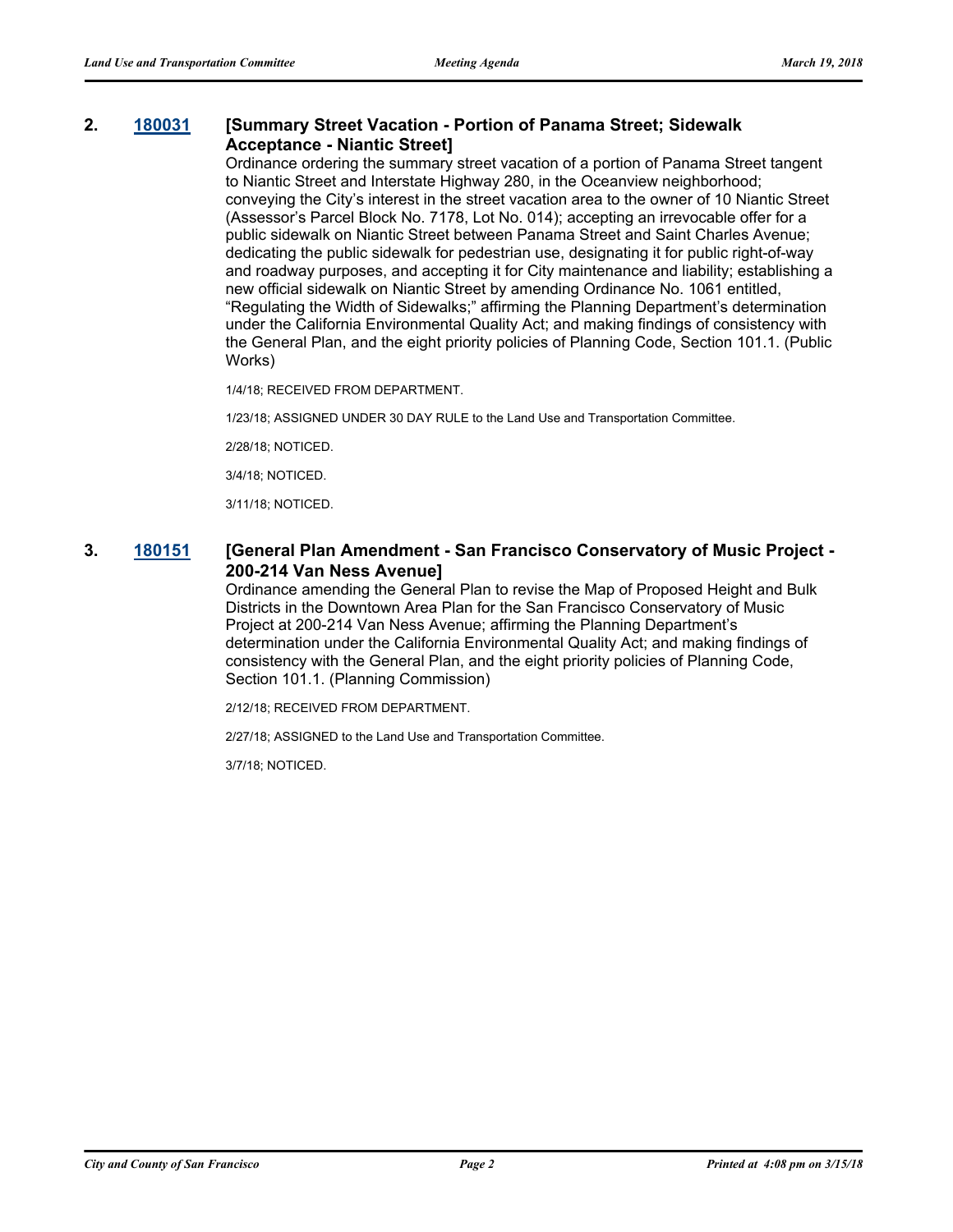## **4. [180114](http://sfgov.legistar.com/gateway.aspx?m=l&id=32983) [Planning Code, Zoning Map - San Francisco Conservatory of Music Project - 200-214 Van Ness Avenue]**

### **Sponsor: Kim**

Ordinance amending the Planning Code to authorize a height limit exception for the San Francisco Conservatory of Music Project at 200-214 Van Ness Avenue for an additional building envelope that will be used to enclose or screen specified features from view, allow increased roof height for performance and common space, and provide additional visual interest to the roof of the structure; amending the Zoning Map to change the height designation of Assessor's Parcel Block No. 811, Lot Nos. 10 and 12, from 96-X to 120-X; affirming the Planning Commission's determination under the California Environmental Quality Act; making findings of consistency with the General Plan, and the eight priority policies of Planning Code, Section 101.1; and adopting findings of public necessity, convenience, and welfare under Planning Code, Section 302.

1/30/18; ASSIGNED UNDER 30 DAY RULE to the Land Use and Transportation Committee.

2/6/18; REFERRED TO DEPARTMENT.

2/12/18; RESPONSE RECEIVED.

3/7/18; NOTICED.

### **5. [180115](http://sfgov.legistar.com/gateway.aspx?m=l&id=32984) [Development Agreement - San Francisco Conservatory of Music - 200-214 Van Ness Avenue]**

#### **Sponsor: Kim**

Ordinance approving a Development Agreement between the City and County of San Francisco and San Francisco Conservatory of Music, a California non-profit public benefit corporation, for the project at 200-214 Van Ness Avenue between Hayes Street and the Dr. Tom Waddell Place mid-block alley, with various public benefits including creation of student housing, faculty housing, a new performance venue in the Civic Center cultural area, activation of a neglected portion of Van Ness Avenue, one-for-one on-site replacement of 27 existing dwelling units with a specific Replacement and Interim Housing Program for existing tenants, including the clear right to return to a comparable unit and an interim relocation housing assistance, voluntary application of rent control and waiving rights under the Ellis Act; making findings under the California Environmental Quality Act and findings of conformity with the General Plan, and with the eight priority policies of Planning Code, Section 101.1(b); setting the impact fees and exactions as set forth in the Development Agreement; and confirming compliance with or waiving certain provisions of Administrative Code Chapters, 14B and 56, and ratifying certain actions taken in connection therewith, as defined herein.

1/30/18; ASSIGNED UNDER 30 DAY RULE to the Land Use and Transportation Committee.

2/6/18; REFERRED TO DEPARTMENT.

3/7/18; NOTICED.

#### **6. [171210](http://sfgov.legistar.com/gateway.aspx?m=l&id=32752) [Transportation Code - Non-Standard Vehicle Permits]**

Ordinance amending the Transportation Code to prohibit Non-Standard Vehicles from operating without a permit as required by Article 1200 of that Code; and affirming the Planning Department's determination under the California Environmental Quality Act. (Municipal Transportation Agency)

11/13/17; RECEIVED FROM DEPARTMENT.

11/28/17; ASSIGNED UNDER 30 DAY RULE to the Land Use and Transportation Committee.

12/5/17; REFERRED TO DEPARTMENT.

1/22/18; RESPONSE RECEIVED.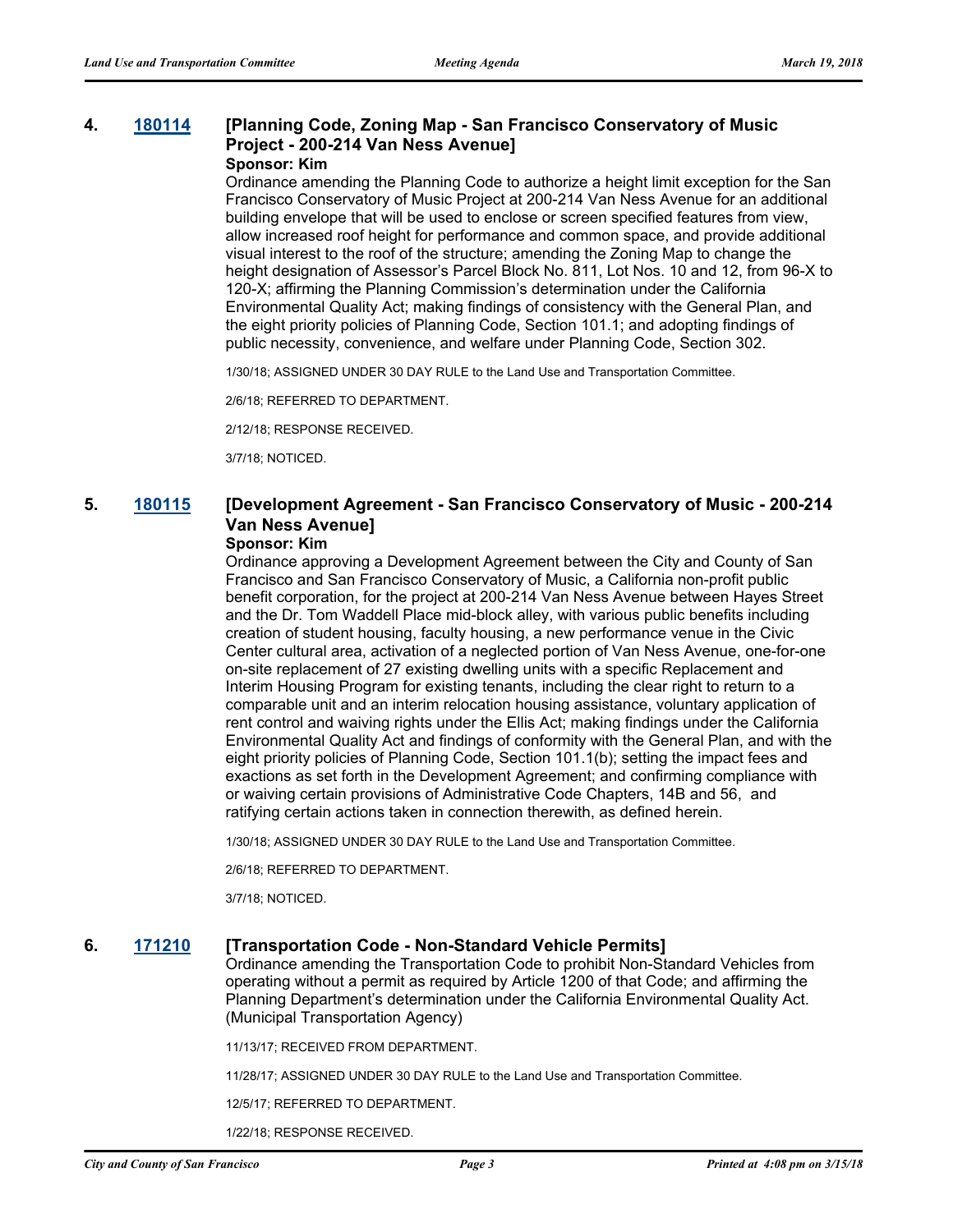# **ADJOURNMENT**

*NOTE: Pursuant to Government Code Section 65009, the following notice is hereby given: if you challenge, in court, the general plan amendments or planning code and zoning map amendments described above, you may be limited to raising only those issues you or someone else raised at the public hearing described in this notice, or in written correspondence delivered to the Board of Supervisors at, or prior to, the public hearing.*

# **LEGISLATION UNDER THE 30-DAY RULE**

*NOTE: The following legislation will not be considered at this meeting. Board Rule 3.22 provides that when an Ordinance or Resolution is introduced which would CREATE OR REVISE MAJOR CITY POLICY, the Committee to which the legislation is assigned shall not consider the legislation until at least thirty days after the date of introduction. The provisions of this rule shall not apply to the routine operations of the departments of the City or when a legal time limit controls the hearing timing. In general, the rule shall not apply to hearings to consider subject matter when no legislation has been presented, nor shall the rule apply to resolutions which simply URGE action to be taken.*

## **[180185](http://sfgov.legistar.com/gateway.aspx?m=l&id=33054) [Planning Code, Zoning Map - Central South of Market Special Use District]**

#### **Sponsors: Mayor; Kim**

Ordinance amending the Zoning Map of the Planning Code to create the Central South of Market (SoMa) Special Use District and make other amendments to the Height and Bulk District Maps and Zoning Use District Maps consistent with the Central SoMa Area Plan, encompassing an area generally bounded on its western portion by Sixth Street, on its eastern portion by Second Street, on its northern portion by the border of the Downtown Plan Area (an irregular border that generally jogs along Folsom, Howard and Stevenson Streets), and on its southern portion by Townsend Street; affirming the Planning Department's determination under the California Environmental Quality Act; and making findings of consistency with the General Plan, and the eight priority policies of Planning Code, Section 101.1.

(Economic Impact; No Economic Analysis Report)

2/27/18; ASSIGNED UNDER 30 DAY RULE to the Land Use and Transportation Committee.

3/6/18; REFERRED TO DEPARTMENT.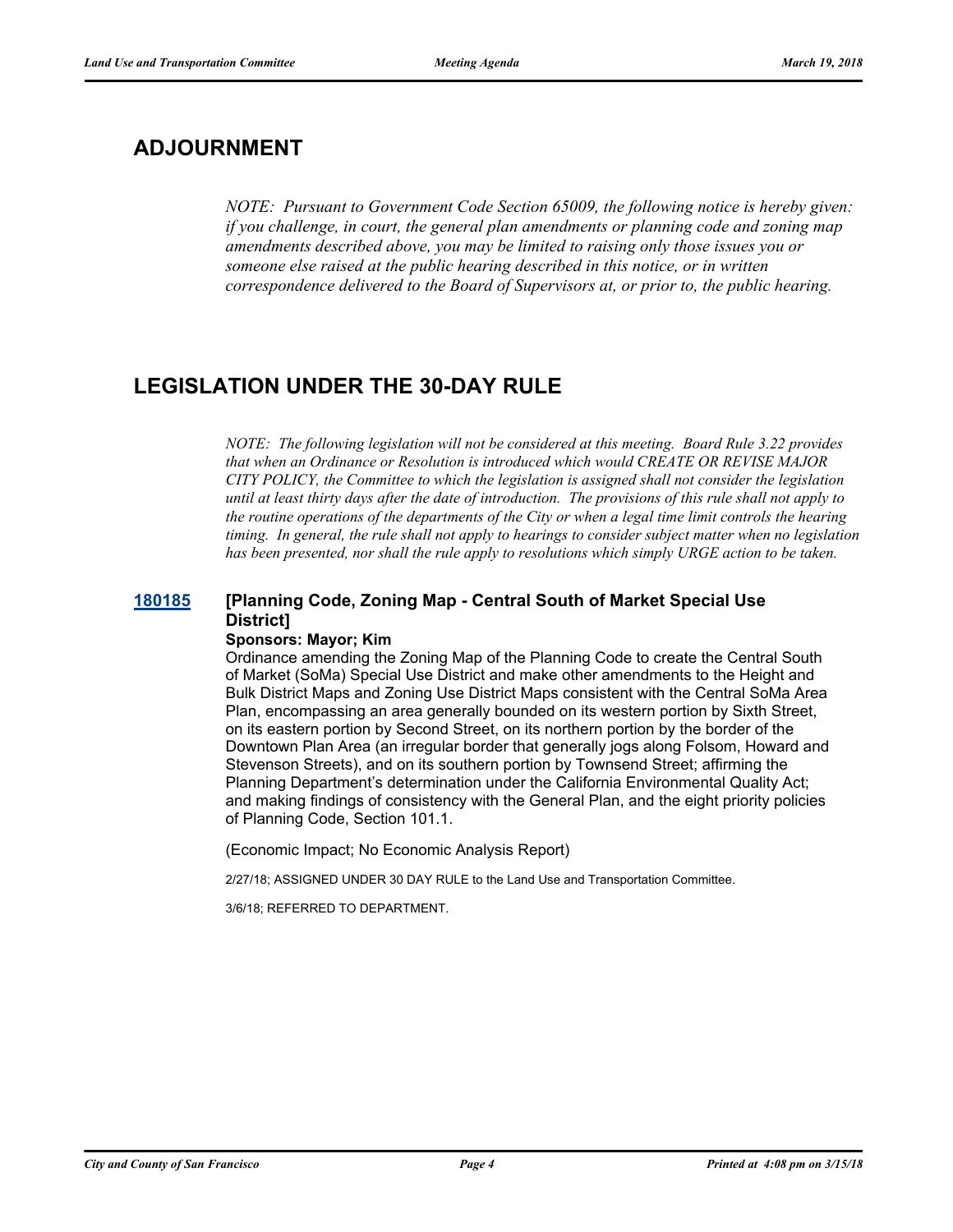#### **[180187](http://sfgov.legistar.com/gateway.aspx?m=l&id=33056) [Planning Code - Reauthorizing Section 210.3C Concerning New Production, Distribution, and Repair Space] Sponsor: Cohen**

Ordinance amending the Planning Code to reauthorize provisions that support the development of new Production, Distribution, and Repair (PDR) space in specified PDR Zoning Districts; affirming the Planning Department's determination under the California Environmental Quality Act; making findings of consistency with the General Plan, and the eight priority policies of Planning Code, Section 101.1, and findings of public necessity, convenience, and welfare under Planning Code, Section 302.

2/27/18; ASSIGNED UNDER 30 DAY RULE to the Land Use and Transportation Committee.

3/6/18; REFERRED TO DEPARTMENT.

### **[180189](http://sfgov.legistar.com/gateway.aspx?m=l&id=33058) [Mission Bay South - Accepting the Mariposa Street Intersection Adjacent to Interstate 280]**

#### **Sponsor: Kim**

Ordinance accepting the irrevocable offer of public infrastructure acquisition facilities associated with the Mission Bay South Mariposa Street intersection infrastructure improvements adjacent to Highway Interstate 280 ("Mariposa Street Intersection Public Infrastructure"); dedicating the Mariposa Street Intersection Public Infrastructure for public use and designating such Public Infrastructure for public street and roadway purposes; accepting the Mariposa Street Intersection Public Infrastructure for City maintenance and liability purposes, subject to specified limitations; adopting findings under the California Environmental Quality Act; making findings of consistency with the General Plan, the eight priority policies of Planning Code, Section 101.1, and the Mission Bay South Redevelopment Plan; accepting a Public Works Order making recommendations and certifications related to the Mariposa Street Intersection Public Infrastructure; and authorizing official acts in connection with this Ordinance, as defined herein.

2/27/18; ASSIGNED UNDER 30 DAY RULE to the Land Use and Transportation Committee.

3/6/18; REFERRED TO DEPARTMENT.

### **[180190](http://sfgov.legistar.com/gateway.aspx?m=l&id=33059) [Planning Code - Extending Lower Polk Street Alcohol Restricted Use District for Five Years]**

#### **Sponsor: Peskin**

Ordinance amending the Planning Code to extend the Lower Polk Street Alcohol Restricted Use District for five years; affirming the Planning Department's determination under the California Environmental Quality Act; and making findings of consistency with the General Plan, and the eight priority policies of Planning Code, Section 101.1, and findings of public necessity, convenience, and welfare under Planning Code, Section 302.

2/27/18; ASSIGNED UNDER 30 DAY RULE to the Land Use and Transportation Committee.

3/6/18; REFERRED TO DEPARTMENT.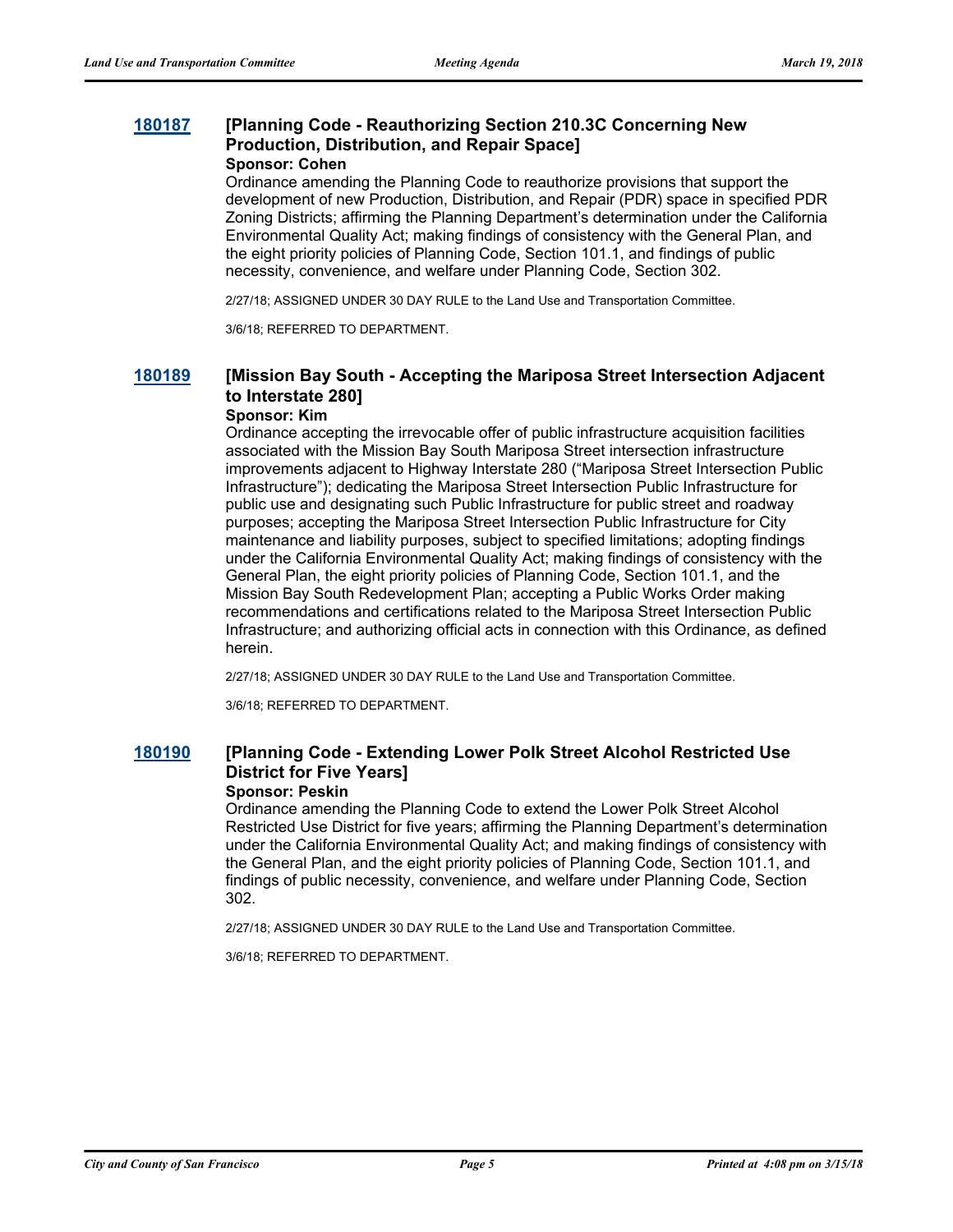#### **[180191](http://sfgov.legistar.com/gateway.aspx?m=l&id=33060) [Planning Code - Public Parking Lot as a Permitted Use in the Glen Park Neighborhood Commercial Transit District and Adjoining Locations] Sponsor: Sheehy**

Ordinance amending the Planning Code to permit as of right Public Parking Lot uses where the parcel is located in both the Glen Park Neighborhood Commercial Transit and RH-2 (Residential, House Districts, Two-Family) zoning districts, the property has been used as Public Parking Lot for the past ten years without the benefit of a permit, and the adjoining RH-2 parcel is no larger than 40 feet by 110 feet; affirming the Planning Department's determination under the California Environmental Quality Act; making findings of consistency with the General Plan, and the eight priority policies of Planning Code, Section 101.1; and making findings of public necessity, convenience, and welfare pursuant to Planning Code, Section 302.

2/27/18; ASSIGNED UNDER 30 DAY RULE to the Land Use and Transportation Committee.

3/6/18; REFERRED TO DEPARTMENT.

#### **[180214](http://sfgov.legistar.com/gateway.aspx?m=l&id=33083) [Transportation, Public Works Codes - Unauthorized Motorized Scooter Violations, Motorized Scooter Share Program] Sponsor: Peskin**

Ordinance amending Division I of the Transportation Code to establish a violation for motorized scooters that are a part of a Motorized Scooter Share Program, to be parked, left standing, or left unattended on a sidewalk, street, or public right-of-way under the jurisdiction of the Municipal Transportation Agency (MTA) or Department of Public Works (DPW) without an MTA-issued permit authorizing the scooter to be parked, left standing, or left unattended at that location; amending the Public Works Code to authorize DPW to take enforcement action to abate or remove unauthorized motorized scooters that are not a part of a permitted Motorized Scooter Share Program and are parked, left standing, or left unattended on a sidewalk, street, or public right-of-way under the jurisdiction of DPW or the MTA; and affirming the Planning Department's determination under the California Environmental Quality Act.

3/6/18; ASSIGNED UNDER 30 DAY RULE to the Land Use and Transportation Committee.

3/15/18; REFERRED TO DEPARTMENT.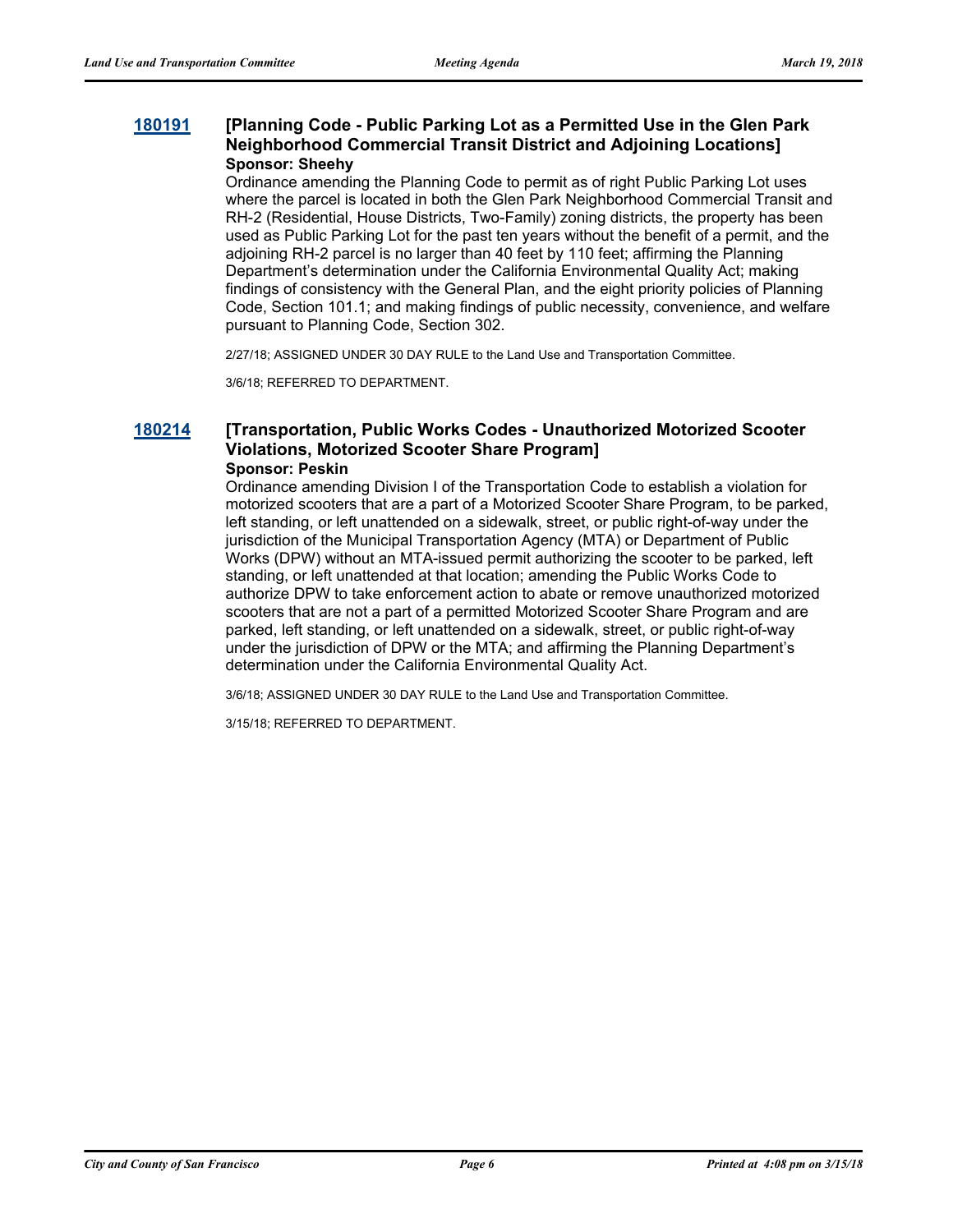#### **Agenda Item Information**

Each item on the Consent or Regular agenda may include the following documents:

1) Legislation, 2) Budget and Legislative Analyst report,

3) Department or Agency cover letter and/or report, 4) Public correspondence

Items will be available for review at City Hall, 1 Dr. Carlton B. Goodlett Place, Room 244, Reception Desk.

#### **Meeting Procedures**

The Board of Supervisors is the legislative body of the City and County of San Francisco. The Board has several standing committees where ordinances and resolutions are the subject of hearings at which members of the public are urged to testify. The full Board does not hold a second public hearing on measures which have been heard in committee.

Board procedures do not permit: 1) persons in the audience to vocally express support or opposition to statements by Supervisors or by other persons testifying; 2) ringing and use of cell phones, pagers, and similar sound-producing electronic devices; 3) bringing in or displaying signs in the meeting room; and 4) standing in the meeting room.

Each member of the public will be allotted the same maximum number of minutes to speak as set by the President or Chair at the beginning of each item or public comment, excluding City representatives, except that public speakers using interpretation assistance will be allowed to testify for twice the amount of the public testimony time limit. If simultaneous interpretation services are used, speakers will be governed by the public testimony time limit applied to speakers not requesting interpretation assistance. Members of the public who want a document placed on the overhead for display should clearly state such and subsequently remove the document when they want the screen to return to live coverage of the meeting.

IMPORTANT INFORMATION: The public is encouraged to testify at Committee meetings. Persons unable to attend the meeting may submit to the City, by the time the proceedings begin, written comments regarding the agenda items. These comments will be made a part of the official public record and shall be brought to the attention of the Board of Supervisors. Written communications should be submitted to the Clerk of the Board or Clerk of the Committee: 1 Dr. Carlton B. Goodlett Place, Room 244, San Francisco, CA 94102. Communications not received prior to the hearing may be delivered to the Clerk of the Board or Clerk of the Committee at the hearing and you are encouraged to bring enough copies for distribution to all of its members.

LAPTOP COMPUTER FOR PRESENTATIONS: Contact City Hall Media Services at (415) 554-7490 to coordinate the use of the laptop computer for presentations. Presenters should arrive 30 minutes prior to the meeting to test their presentations on the computer.

COPYRIGHT: System content that is broadcasted live during public proceedings is secured by High-bandwidth Digital Content Protection (HDCP), which prevents copyrighted or encrypted content from being displayed or transmitted through unauthorized devices. Members of the public who utilize chamber digital, audio and visual technology may not display copyrighted or encrypted content during public proceedings.

AGENDA PACKET: Available for review in the Office of the Clerk of the Board, City Hall, 1 Dr.Carlton B Goodlett Place, Room 244, or on the internet at http://www.sfbos.org/meetings. Meetings are cablecast on SFGovTV, the Government Channel 26. For DVD copies and scheduling call (415) 554-4188.

LANGUAGE INTERPRETERS: Requests must be received at least 48 hours in advance of the meeting to help ensure availability. Contact Peggy Nevin at (415) 554-5184. AVISO EN ESPAÑOL: La solicitud para un traductor debe recibirse antes de mediodía de el viernes anterior a la reunion. Llame a Peggy Nevin at (415) 554-5184. Paunawa: Ang mga kahilingan ay kailangang matanggap sa loob ng 48 oras bago mag miting upang matiyak na matutugunan ang mga hiling. Mangyaring tumawag ka sa (415) 554-5184.